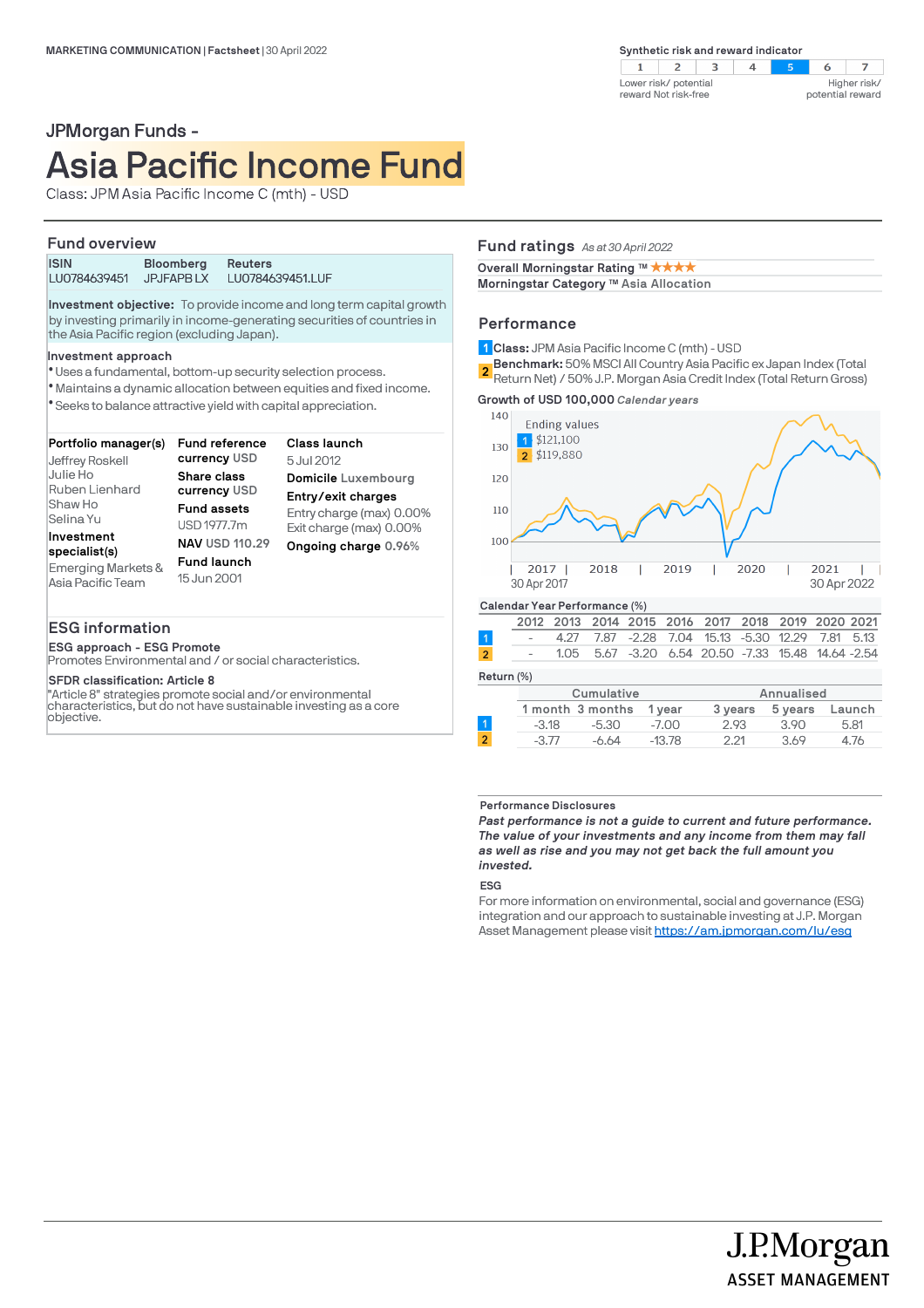# **Dividend History**

| Amount Record Date   | <b>Payment Date</b> | <b>Mth Dividend</b><br>Yield | Annualised<br>vield |
|----------------------|---------------------|------------------------------|---------------------|
| \$0.3980 07 Mar 2022 | 15 Mar 2022         | 0.36 %                       | 4.36%               |
| \$0.3980 07 Apr 2022 | 19 Apr 2022         | 0.35%                        | 4.31%               |
| \$0.3920 10 May 2022 | 18 May 2022         | 0.37%                        | 4.48%               |

# **Portfolio analysis**

| <b>Measurement</b>        | 3 years | 5 years |
|---------------------------|---------|---------|
| Correlation               | 0.95    | 0.95    |
| Alpha (%)                 | 0.70    | 0.20    |
| Beta                      | 1.06    | 1.05    |
| Annualised volatility (%) | 11.68   | 10.26   |
| Sharpe ratio              | 0.37    | 0.39    |
| Tracking error (%)        | 3.80    | 3.23    |
| Information ratio         | 0.17    | 0.03    |

### **Holdings** *As at 31 March 2022*

| Top 10                                | % of assets |
|---------------------------------------|-------------|
| Taiwan Semiconductor (Taiwan)         | 4.6         |
| Samsung Electronics (Korea)           | 3.3         |
| Infosys (India)                       | 1.5         |
| AIA Group (Hong Kong)                 | 1.3         |
| Mapletree Logistics Trust (Singapore) | 1.3         |
| China Merchants Bank (China)          | 1.2         |
| China Construction Bank (China)       | 1.2         |
| Coles Group (Australia)               | 1.2         |
| Rio Tinto (Australia)                 | 1.2         |
| Netease (China)                       | 1.1         |

| Bond quality breakdown (%)             |                           |  |
|----------------------------------------|---------------------------|--|
| AA: 0.6%                               | Average duration: 4.6 yrs |  |
| A: 9.5%                                | Yield to maturity: 5.9%   |  |
| BBB: 22.9%                             | Average maturity: 6.3 yrs |  |
| <bbb: 10.2%<="" td=""><td></td></bbb:> |                           |  |
| Non Rated: 3.2%                        |                           |  |
| Cash: 3.3%                             |                           |  |
|                                        |                           |  |

### **Regions - Equit[y \(%\)](https://www.jpmam.lu/)**

| .         |      |
|-----------|------|
| Australia | 12.1 |
| China     | 10.4 |
| Taiwan    | 7.6  |
| Hong Kong | 6.0  |
| Korea     | 4.9  |
| Singapore | 4.3  |
| Indonesia | 2.2  |
| India     | 2.0  |
| Thailand  | 0.8  |

# **Regions - Fixed Income (%)**

| China       | 19.3 |
|-------------|------|
| Indonesia   | 5.9  |
| Hong Kong   | 5.6  |
| India       | 5.4  |
| Korea       | 3.4  |
| Philippines | 2.1  |
| Thailand    | 1.6  |
| Singapore   | 1.3  |
| Malaysia    | 1.1  |
| Macau       | 0.5  |
| Taiwan      | 0.2  |
| Cash        | 3.3  |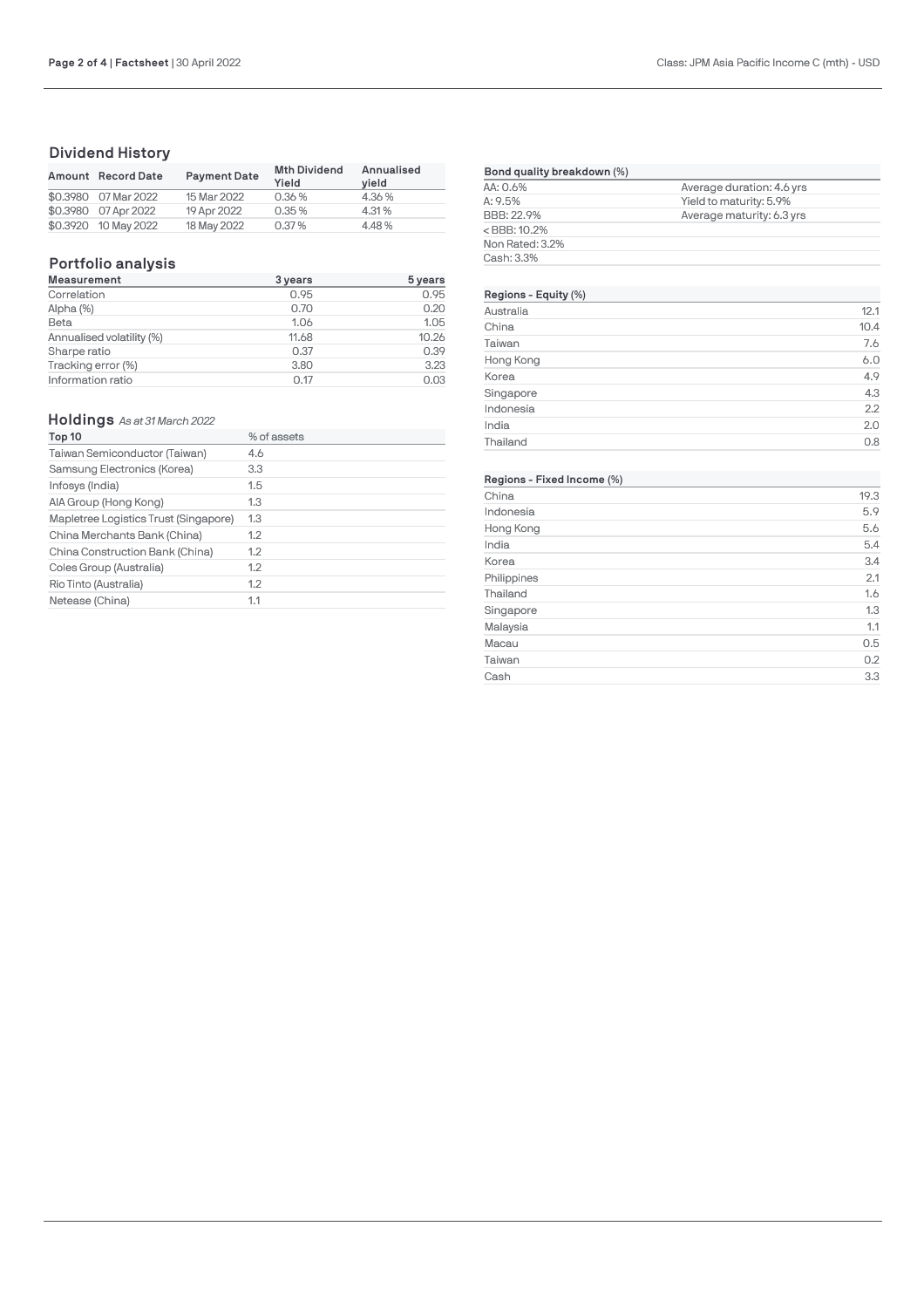### **Key risks**

The Sub-Fund is subject to **Investment risks** and **Other associated risks** from the techniques and securities it uses to seek to achieve its objective. The table on the right explains how these risks relate to each other and the **Outcomes to the Shareholder** that could affect an investment in the Sub-Fund. Investors should also read [Risk Descriptions](http://www.jpmorganassetmanagement.lu/) in the

Prospectus for a full description of each risk.

### **Investment risks** *Risks from the Sub-Fund's techniques and securities*

| <b>Techniques</b><br>Concentration<br>Hedging | <b>Securities</b><br>China<br>Contingent<br>convertible bonds<br>Convertible<br>securities<br>Debt securities<br>- Investment grade<br>debt | - Below investment<br>grade debt<br>- Unrated debt<br><b>Emerging markets</b><br>Equities<br><b>REIT<sub>s</sub></b> |
|-----------------------------------------------|---------------------------------------------------------------------------------------------------------------------------------------------|----------------------------------------------------------------------------------------------------------------------|
|                                               |                                                                                                                                             |                                                                                                                      |

**Other associated risks** *Further risks the Sub-Fund is exposed to from its use of the techniques and securities above*

| Credit<br>Liquidity | Currency<br>Market | Interest rate |
|---------------------|--------------------|---------------|
|                     |                    |               |

### **Outcomes to the Shareholder** *Potential impact of the risks above*

| Loss                | <b>Volatility</b>   | Failure to meet the |
|---------------------|---------------------|---------------------|
| Shareholders        | Shares of the Sub-  | Sub-Fund's          |
| could lose some or  | Fund will fluctuate | objective.          |
| all of their money. | in value.           |                     |

#### **General Disclosures**

**Before investing, obtain and review the current prospectus, Key Investor Information Document (KIID) and any applicable local offering document. These documents, as well as the annual and semi-annual reports and the articles of incorporation, are available in English free from your financial adviser, your J.P. Morgan Asset Management regional contact, the fund's issuer (see below) or at [www.jpmam.lu](https://www.jpmam.lu/). A summary of investor rights is available in English at [https://am.jpmorgan.com/lu/investor](https://am.jpmorgan.com/lu/investor-rights)[rights](https://am.jpmorgan.com/lu/investor-rights). J.P. Morgan Asset Management may decide to terminate the arrangements made for the marketing of its collective investment undertakings in accordance with Article 93a of Directive 2009/65/EC and Article 32a of Directive 2011/61/EU.**  This material should not be considered as advice or an investment recommendation. Fund holdings and performance are likely to have changed since the report date. No provider of information presented here, including index and ratings information, is liable for damages or losses of any type arising from use of their information. No warranty of accuracy is given and no liability in respect of any error or omission is accepted.

To the extent permitted by applicable law, we may record telephone calls and monitor electronic communications to comply with our legal and regulatory obligations and internal policies. Personal data will be collected, stored and processed by J.P. Morgan Asset Management in accordance with our EMEA Privacy Policy

www.jpmorgan.com/emea-privacy-policy

For additional information on the sub-fund's target market please refer to the Prospectus.

**Synthetic risk and reward indicator** Based on share class volatility for the past 5 years. See Key Investor Information Document (KIID) for details.

#### **Performance information**

Source: J.P. Morgan Asset Management. Share class performance is shown based on the NAV (net asset value) of the share class with income (gross) reinvested including actual ongoing charges excluding any entry and exit fees.

The return of your investment may change as a result of currency fluctuations if your investment is made in a currency other than that used in the past performance calculation.

Indices do not include fees or operating expenses and you cannot invest in them.

The benchmark is for comparative purposes only unless specifically referenced in the Sub-Funds' Investment Objective and Policy. Dividend income shown is gross of any applicable tax.

Prior to 14/06/12 the benchmark was 50% Morgan Stanley Capital International All Country Pacific Index (Total Return Net) / 50% J.P. Morgan Asia Credit Index (Total Return Gross).

### **Holdings information**

Please note, the investment manager may choose to hedge some or all of the fund's currency exposure.

Non rated includes non rated straight bonds, convertibles and equities.

Unrated onshore Chinese bond issues may be deemed investment grade to the extent that their issuers hold an international investment grade rating by at least one independent international rating agency.

The yield displayed is in the base currency of the Sub-Fund. Actual share class yields may differ from the displayed yield due to currency effects.

### **Information Sources**

Fund information, including performance calculations and other data, is provided by J.P. Morgan Asset Management (the marketing name for the asset management businesses of JPMorgan Chase & Co. and its affiliates worldwide).

**All data is as at the document date unless indicated otherwise.** © 2022 Morningstar. All Rights Reserved. The information contained herein: (1) is proprietary to Morningstar; (2) may not be copied or distributed; and (3) is not warranted to be accurate, complete or timely. Neither Morningstar nor its content providers are responsible for any damages or losses arising from any use of this information.

Benchmark Source: Information has been obtained from sources believed to be reliable but J.P. Morgan does not warrant its completeness or accuracy. The Index is used with permission. The Index may not be copied, used, or distributed without J.P. Morgan's prior written approval. Copyright 2022, J.P. Morgan Chase & Co. All rights reserved.

Benchmark Source: MSCI. Neither MSCI nor any other party involved in or related to compiling, computing or creating the MSCI data makes any express or implied warranties or representations with respect to such data (or the results to be obtained by the use thereof), and all such parties hereby expressly disclaim all warranties of originality, accuracy, completeness, merchantability or fitness for a particular purpose with respect to any of such data. Without limiting any of the foregoing, in no event shall MSCI, any of its affiliates or any third party involved, in or related to compiling, computing, or creating the data have any liability for any direct, indirect, special, punitive, consequential or any other damages (including lost profits) even if notified of the possibility of such damages. No further distribution or dissemination of the MSCI data is permitted without MSCI's express written consent.

Benchmark source: The customised benchmark was created by J.P. Morgan Asset Management.

#### **Issuer**

JPMorgan Asset Management (Europe) S.à r.l., 6, route de Trèves, L-2633 Senningerberg, Luxembourg. B27900, corporate capital EUR 10.000.000.

### **Definitions**

**NAV** Net Asset Value of a fund's assets less its liabilities per Share.

**Overall Morningstar Rating ™** assessment of a fund's past performance, based on both return and risk and shows how similar investments compare with their competitors. Investment decisions should not be based on a high rating alone.

**Correlation** measures the relationship between the movement of the fund and its benchmark. A correlation of 1.00 indicates that the fund perfectly matched its benchmark.

**Alpha (%)** a measure of excess return generated by a manager compared to the benchmark. An alpha of 1.00 indicates that a fund has outperformed its benchmark by 1%.

**Beta** a measure of a fund's sensitivity to market movements (as represented by the fund's benchmark). A beta of 1.10 suggests the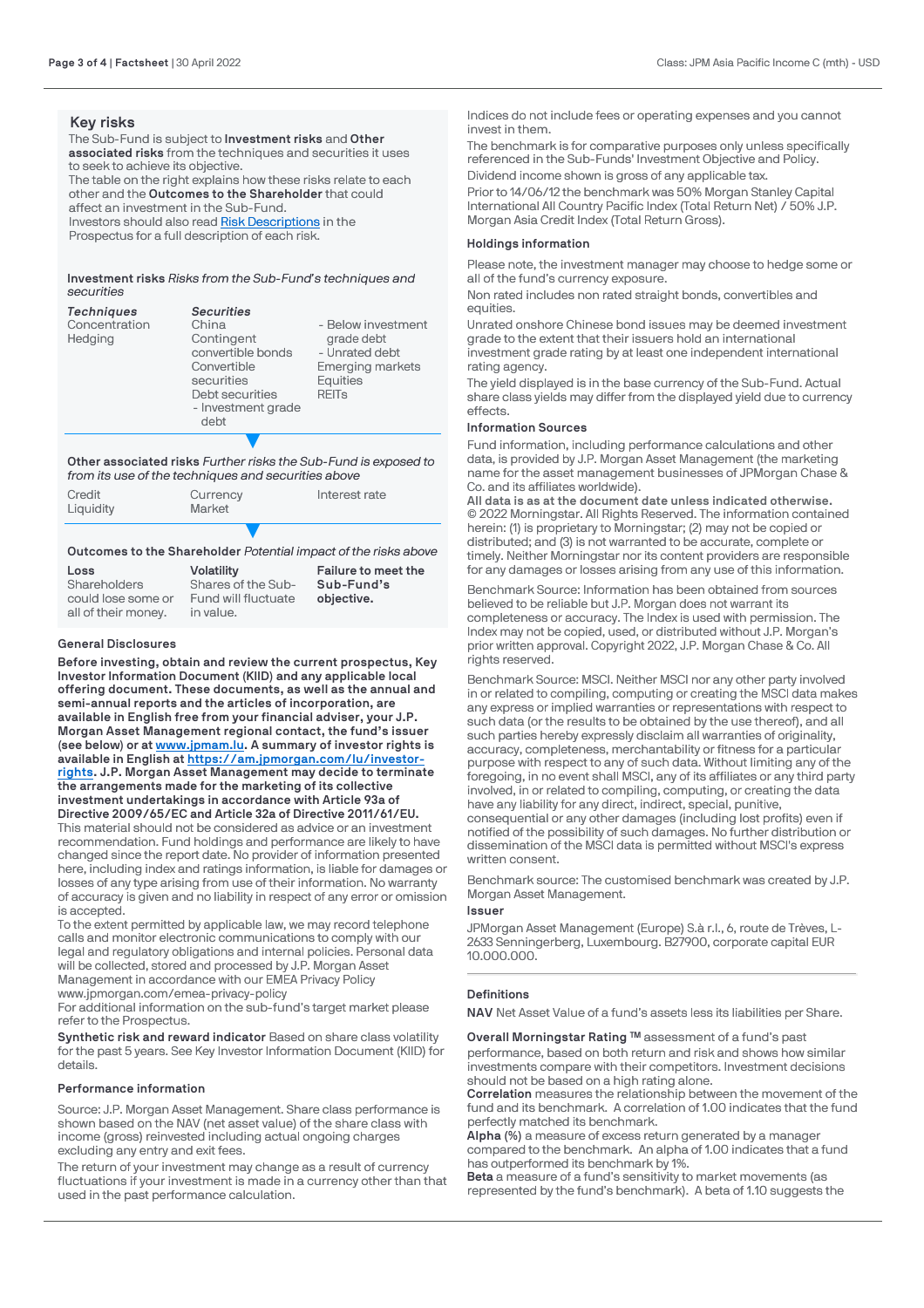fund could perform 10% better than the benchmark in up markets and 10% worse in down markets, assuming all other factors remain constant.

**Annualised volatility (%)** an absolute measure of volatility and measures the extent to which returns vary up and down over a given period. High volatility means that the returns have been more variable over time. The measure is expressed as an annualised value.

**Sharpe ratio** measures the performance of an investment adjusting for the amount of risk taken (compared a risk-free investment). The higher the Sharpe ratio the better the returns compared to the risk

taken.

**Tracking error (%)** measures how much a fund's returns deviate from those of the benchmark. The lower the number the closer the fund's historic performance has followed its benchmark. **Information ratio** (IR) measures if a manager is outperforming or underperforming the benchmark and accounts for the risk taken to achieve the returns. A manager who outperforms a benchmark by 2% p.a. will have a higher IR than a manager with the same outperformance but who takes more risk.